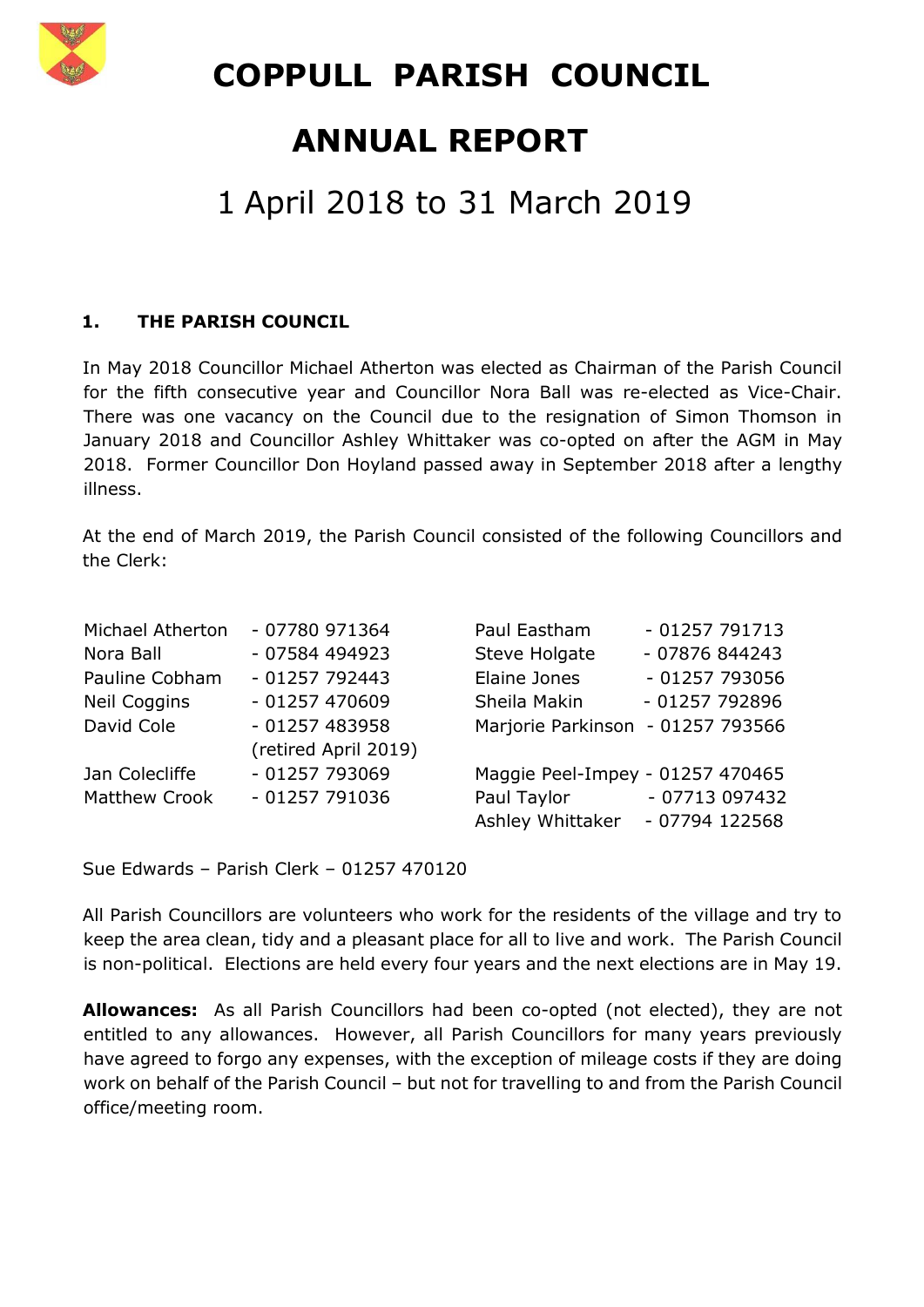**Employees:** The Parish Council continues to employ the Clerk, one full-time and twopart time Lengthsmen, and a cleaner for the Parish Council offices. The gardener works on a self-employed basis.

#### **FINANCES:**

**Community Infrastructure Levy (CIL):** An amount of £3,169.39 was put aside from the CIL income towards the proposed footpath on Clancutt Lane at the junction with Spendmore Lane. This is subject to other funding from Lancashire County Council and Chorley Council and also with the permission of the landowner of the large hedge, which would be taken down to make way for the footpath. Further funding has been received from this levy and consultation took place through the Newsletter to see what residents wanted. The projects put forward were a new Village Hall and a Neighbourhood Plan.

**Financial Statement:** This is subject to audit - an independent internal auditor audits the accounts twice per year and an external auditor appointed by the Audit Commission undertakes a final audit at the end of the financial year. The Auditor's appointed were PPK Littlejohn and there were no issues arising from their audit for last year.

The end of year internal audit will take place shortly. The half-year internal audit stated:

"Completion of the half-year internal audit of the Parish Council accounts is by carrying out a selective assessment of compliance, with relevant procedures and controls being examined. The Parish Council operates a very effective accounting system which shows the Council's control objectives are of an adequate standard to meet the needs of the Council". There were no issues arising.

The Parish Council has also put in place internal checks in accordance with Financial Rules and Regulations. A Councillor undertakes a complete check of all payments and receipts against invoices issued, on a monthly or quarterly basis.

**Precept:** The precept was set at £96,700.00 for 2019/20 - this represents an increase of only £560 on last year's precept.

**Christmas lights:** Additional lights were obtained this year, some to replace broken ones, but also to build on the displays. Many positive comments have been received and it is hoped to build on these displays each year. The uplighting of the soldier in the Memorial Garden will remain throughout the year, at the request of residents.

**General Data Protection Regulation (GDPR):** This new law came into force in May 2018. Information of any individual or group is not be kept unless the matter is ongoing. Policies were introduced and all information is now deleted after three months, unless there is still a need for it, i.e. historical information, personnel information. This also includes emails received and sent.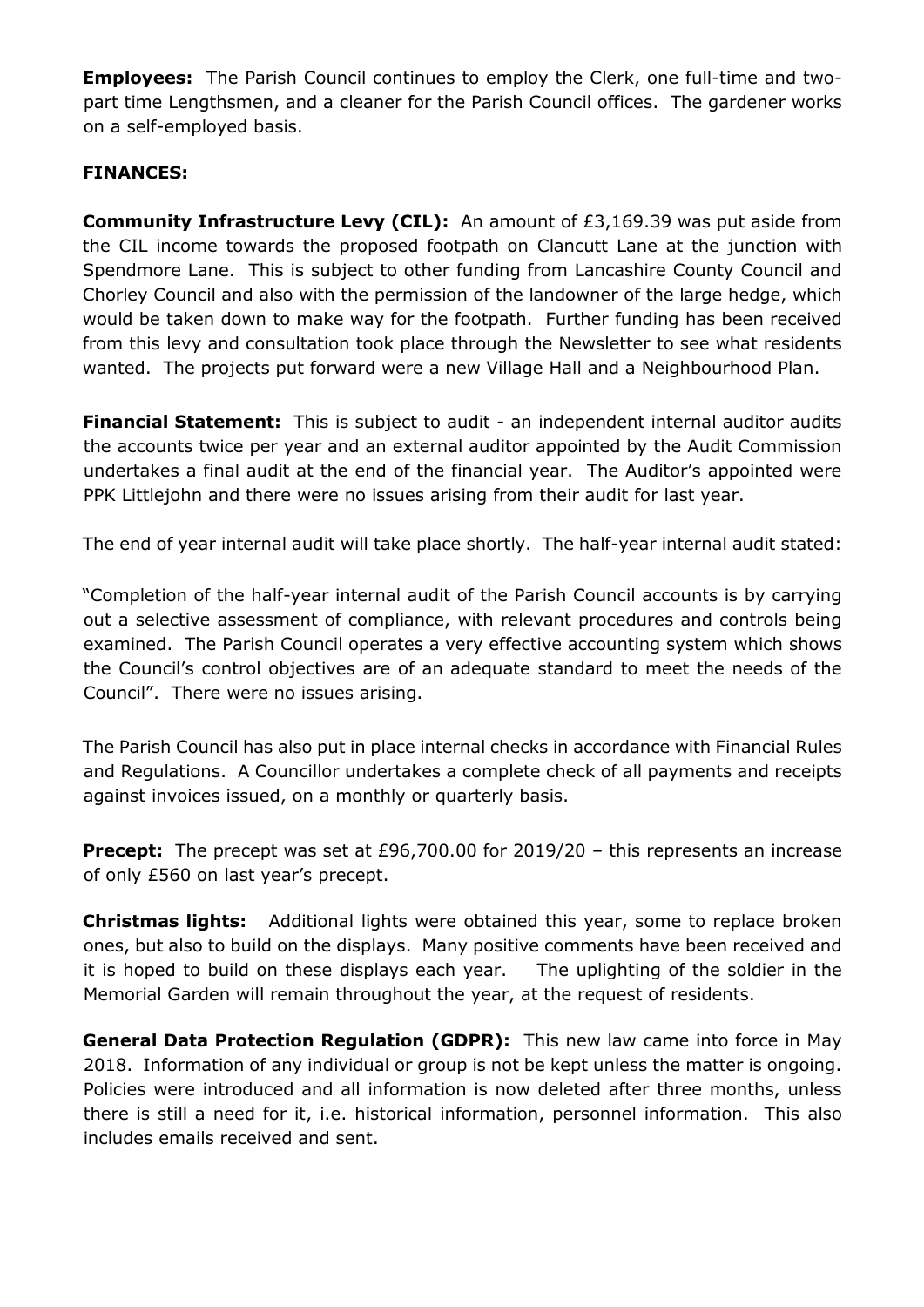**Newsletter:** The Newsletter continues to go from strength to strength and is now usually a 16 page full colour brochure. It is very popular with residents and is an ideal way to communicate with residents, as it is hand delivered to everyone in the village. It is issued four times a year – Spring, Summer, Autumn and Winter and part of the cost of this is recouped from local advertising.

**Speed Indicator Device (SpID):** A Speed Indicator device has been purchased from another Parish Council who no longer had the need for it. The money to purchase the device was donated by Matthews and Leigh on Chapel Lane. The Parish Council has to have permission from Lancashire County Council to install it on lampposts which LCC decides. At the present time, the brackets are awaiting fitting by LCC.

**Training:** The Clerk attends relevant training course through Chorley Council or the Society of Local Council Clerks. Any other relevant training for employees or Parish Councillors is always looked into.

**Website/Facebook:** The website is up and running and a new Facebook page is to be set up shortly. Information will be inputted on a regular basis and information is also put in the two notices boards (in front of the Library and at The Berry Garden on Chapel Lane) and also in the Leisure Centre.

#### **2. CHORLEY COUNCIL**

Chorley Council look after the town centre and surrounding Chorley areas, plus 23 parishes in conjunction with the relevant Parish Councils. Chorley Council is responsible for council tax, waste collection, fly tipping, tree work, some bus shelters, housing, planning, environment, licences …. to name just a few. More information is on their website.

**Adoption of Estates:** Chorley Council has been working with Lancashire County Council to get new estates adopted quicker.

**Call for Sites:** This was a request for sites to meet Government targets and for all planning authorities to have a five year supply of sites available. It gave the Parish Council the opportunity to have a say on what land within the Parish is allocated towards future development. The Parish Council is proactive in keeping the green belt from future development.

**Chorley Youth Zone (Inspire):** The Youth Zone opened its doors in May 2018 and has attracted many members from all around the Chorley Borough area.

**Designated Public Protection Order (DPPO):** This is around the Leisure Centre, Library, Memorial Garden and a few roads around this area continues to be under this order, which gives Chorley Council and the Police power to confiscate alcohol (no alcohol area) and to help combat anti-social behaviour.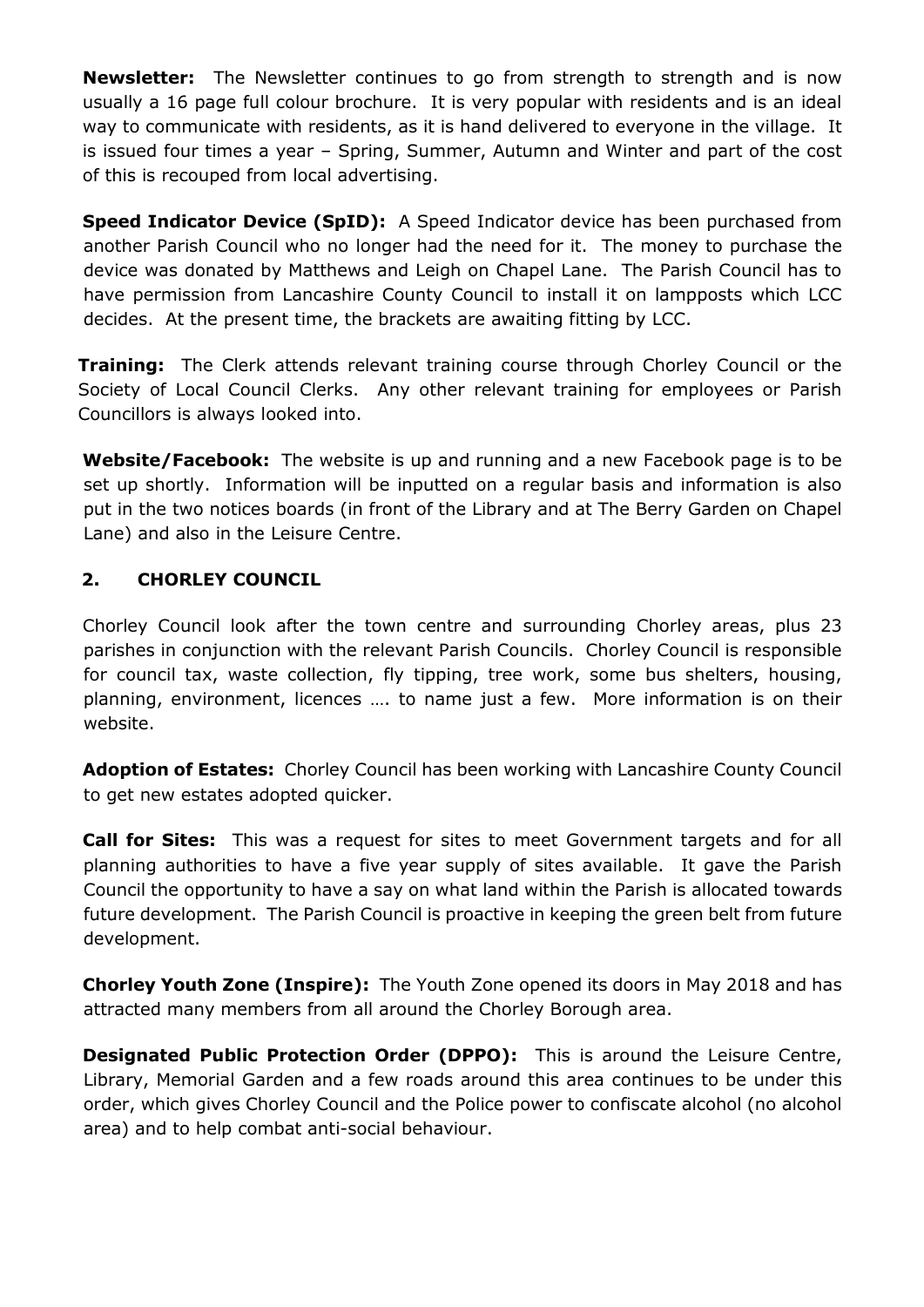**Housing:** Chorley Councillors continue to work with the Parish Council and Adactus Housing (now Jigsaw) to make improvements to the housing estates within the village.

- **Arcon Estate:** There had been trouble with drug dealing on this estate, but this was sorted out by the Police when enough evidence had been collated. At the present time there is a problem with anti-social behaviour, which will hopefully be sorted out soon.
- **Byron Crescent Estate (Poets Corner):** Numerous improvements have been made to this estate over the year, one of which was the orchard project, where planting was undertaken with local residents. A wicker dome and bugs house was also made with the help of local children.
- **Longfield Avenue Estate:** The Parish Council is not aware of any concerns on this estate.

**Neighbourhood Priorities:** The Jubilee Garden received funding from Chorley Council towards improvements and most of the improvements have been implemented. The neighbourhood priorities proposed for this year have been the footpath on the corner of Clancutt Lane, which is still ongoing, and a community garden on the Byron Crescent Estate which is being implemented by Chorley Council.

#### **3. COMMUNITY**

**Allotments:** This is the fifth year for the Parish Council Allotments and they continue to be extremely popular with local residents. There is a waiting list and as an allotment becomes vacant, people on the list are asked if they would like to take it over. The Allotments have their own Association, providing help and advice, insurance, etc. and they have also been successful in obtaining grants to further improve their open space.

**A1 Fitness:** A1 Fitness took over what was the former Youth Club at the Leisure Centre and appears to be working very well for local residents.

**Chorley A & E:** A big campaign took place to try and keep the accident and emergency department at Chorley open. This is still ongoing.

**Circus:** A non-animal circus is to come to Coppull in Autumn. Further details will be circulated nearer the time.

**Community Champions:** The Parish Council is working in partnership with the Volunteer Association and Lancashire Constabulary to appoint a Community Champion(s) for Coppull. Three volunteers have come forward and are at present undertaking training. It is hoped that the volunteers will be able to help residents with any concerns they have, bringing them to the attention of the Parish Council. They will volunteer a few hours each week.

**Defibrillators:** The Leisure Centre holds an automatic defibrillator and the Conservative Club also has one that is available at all times for public use. A list of other defibrillators in Coppull can be found in the Parish Council newsletter.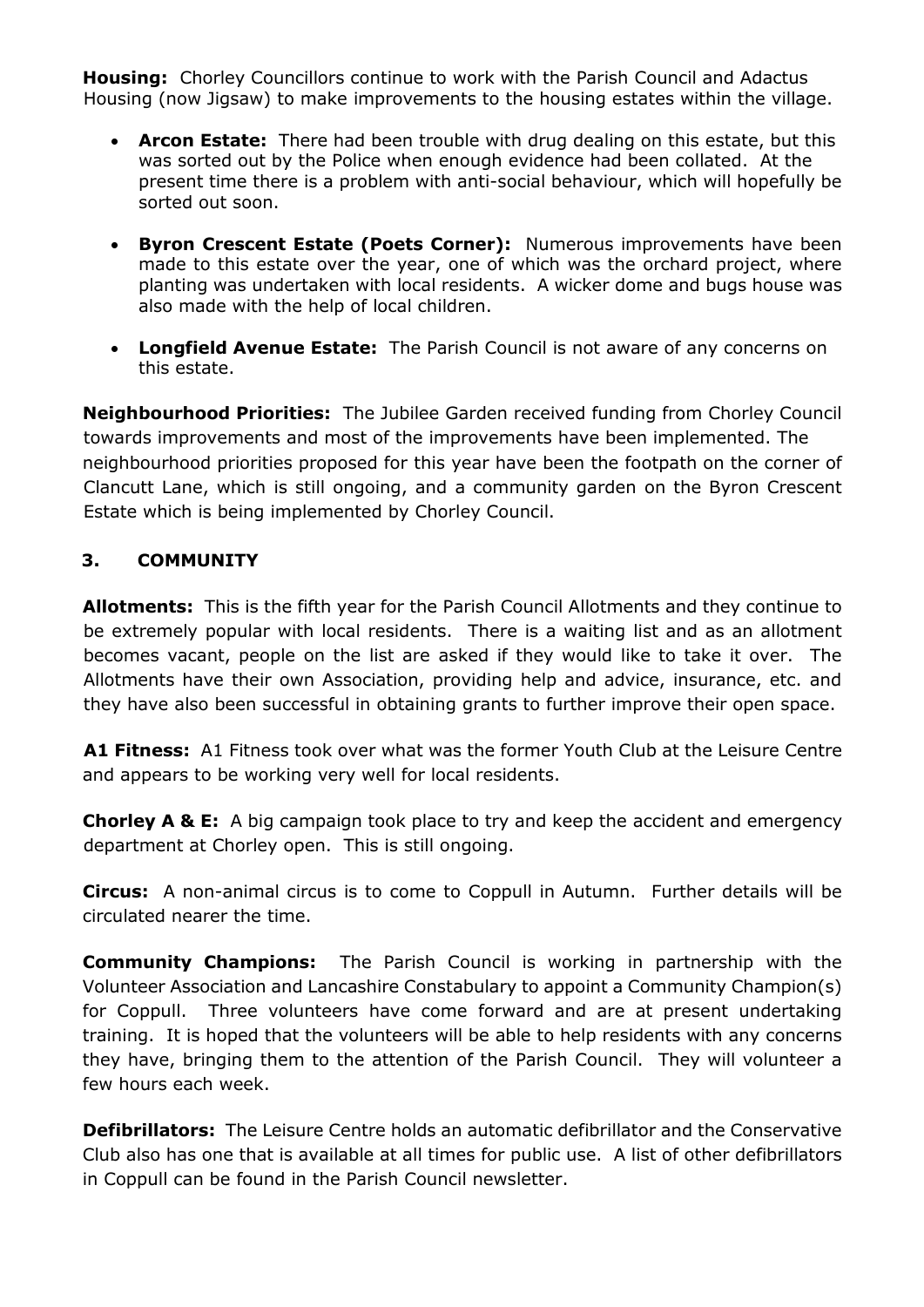**Digital Inclusion:** The Leisure Centre has again played host to a number of free classes on "Making the Most of Your Smartphone/Ipad". It is hoped that further digital courses will continue throughout the next year.

**Dog Fouling:** This continues to be a big problem, especially during the winter months this year. The Parish Council has been putting dog signs around the Leisure Park, which was extremely bad during the winter months. The signs indicate what can happen to children if dog faeces goes into their eyes Chorley Council's Dog Warden can be contacted over problem areas and can issue on the spot fines if someone is caught not cleaning up after their dog. A decision was made to name and shame anyone caught not cleaning up after their dog. A stencil is now used to mark on the ground any areas of repeat offending, which is hoped will act as a deterrent to those people who do not clean up after their dog, with a trial of free dog bags in problem areas. Since then, the local Scout Group has taken over with providing dog bags in plastic bottles on numerous lamp posts throughout the village.

**Grot Spots:** Any grot spots in the village are now dealt as soon as possible. Most Parish Councillors each have an area of responsibility in the village which they regularly check and report any concerns back to the Clerk, for reporting to the relevant authorities.

**Noah's Ark:** The Pre-school continues to run from the Village Hall and provides excellent care and education. A number of repairs have been undertaken, but the building could do with replacing, as the majority of it is a wooden building which was built many years ago.

**Remembrance Day Parade:** This is organised by the Royal British Legion and was again extremely well attended, especially as it was 100 years of the end of World War I. Ghostly silhouettes were obtained from the British Legion to commemorate this campaign, "There but not There", and they were placed in the Church and the British Legion Club. Numerous organisations made their own displays to commemorate this as well. The Parish Council contributes financially to the event and obtains and places a wreath, together with a great number of other organisations. The motorcycle group attended again and followed the very large procession this year from the club to the church and back.

## **4. GARDENS/FLOWER BEDS**

**Berry's Garden (formerly Community Garden):** The land has been donated to the Parish Council by Keith Berry and will always remain as a garden in memory of his wife, Kathleen. A plaque has been installed in memory of both Keith and Kathleen.

**Jubilee Garden (formerly Tanyard Garden):** The Jubilee Garden received some funding from Chorley Council and together with funding from the Parish Council, some improvements have been made. A children's mushroom table and seats has been installed, with a bench for adults. The paths have been resurfaced. Some plants and trees were donated by a local company and more will be planted if received from the Woodland Trust. A sculpture has also been obtained and will be installed shortly. Hic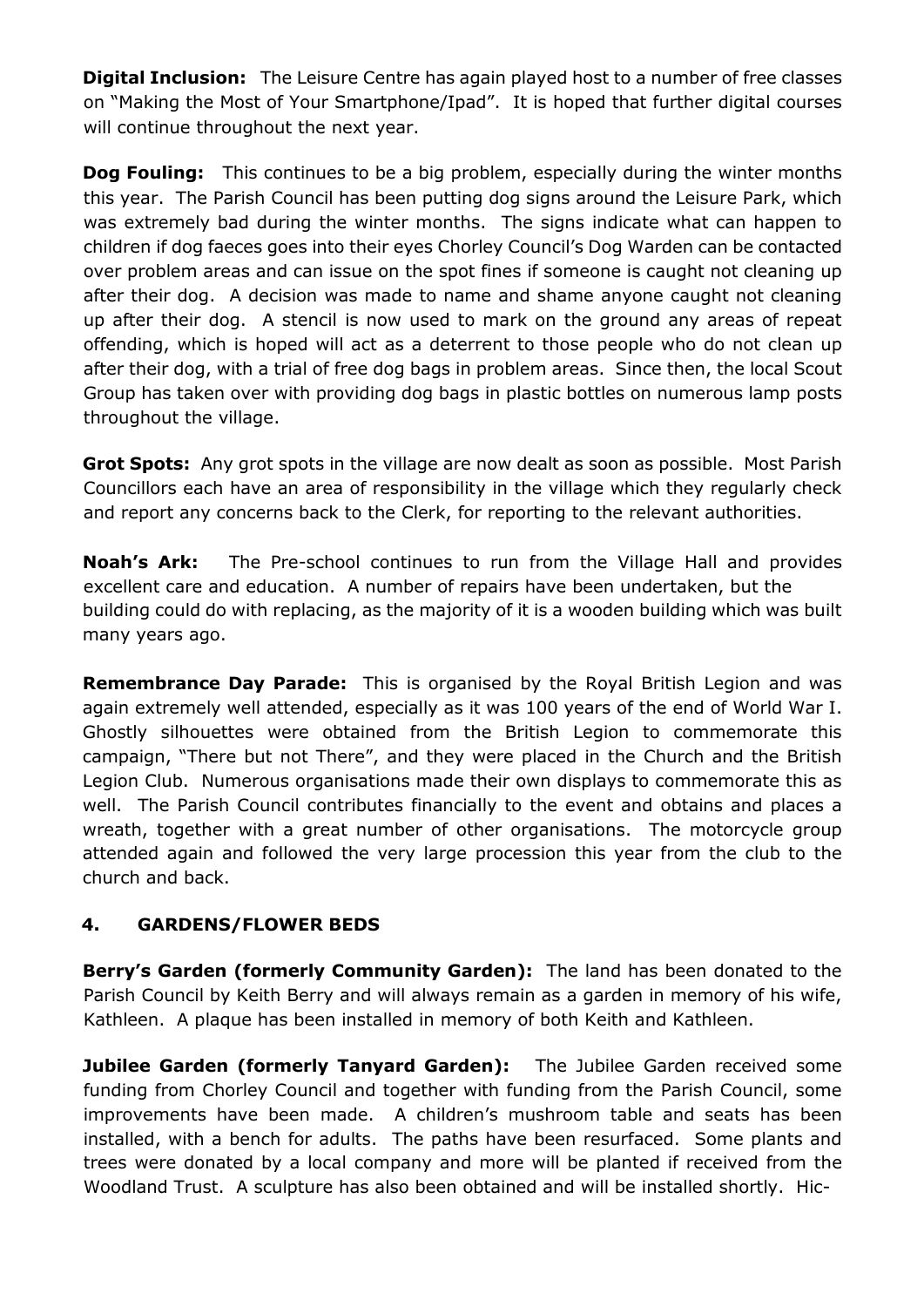Bibi Nurseries have donated numerous plants. Mr and Mrs Armstrong from Highfield Farm have donated stones for paths for this garden and also the Springfield Park.

**Memorial Garden:** This garden continues to be maintained by the Parish Council's previous gardener, Bill Bailey, on a voluntary basis, and is a credit to his expertise and time.

**Springfield Leisure Park:** The park is host to a number of flower beds, a natural area and a sensory raised bed. The Parish's Council's Gardener, George, tends to the beds, etc. throughout the spring/summer months. The Parish Council's contractor, James Riding, continues with the grass cutting on a regular basis. There was a huge problem with dog fouling not being picked up during the winter months. This is a major concern as the park is used by many children and could cause a terrible eye condition which can make a child blind.

**New Road Flower Beds and beds near Spendmore Lane Bridge:** These are planted and maintained by Chorley Council on contract to the Parish Council, together with the planning of the hanging baskets and regular watering. The Parish Council is restricted to only use lampposts that LCC have determined are suitable.

**Wheatsheaf Island, Birkacre Brow / Seats/Flower Beds, A49 at both boundaries, Jolly Tar Lane bed, small bed near Police Station and beds on Chapel Lane at the old school:** These are looked after by volunteers and the Parish Council gardener. Rivington View Nursery sponsors a flower bed on Preston Road and also a bed on the Berry Garden. The Wheatsheaf Hotel sponsors the island.

A new resident has just volunteered to help with any gardening around the village and has been attempting to clean up German Lane, planting up numerous beds.

Thanks go to all the volunteers and sponsors for helping to make Coppull a nicer place to live and work and the Parish Council will continually strive to make improvements in the future.

#### **5. LANCASHIRE COUNTY COUNCIL**

The County Council is still faced with severe reductions in their budget, but the government did grant additional funding for highways, mainly repairing pot holes and road surfaces. LCC is responsible for education, social care and highway matters, to name but a few. More information can be obtained from their website.

**Chisnall Colliery Site –** LCC is still undertaking work on this site, with planting and woods being created. Volunteers help with the planting and funding has been obtained to carry on with the works.

#### **Highways:**

• Pot holes are being targeted by Lancashire Council.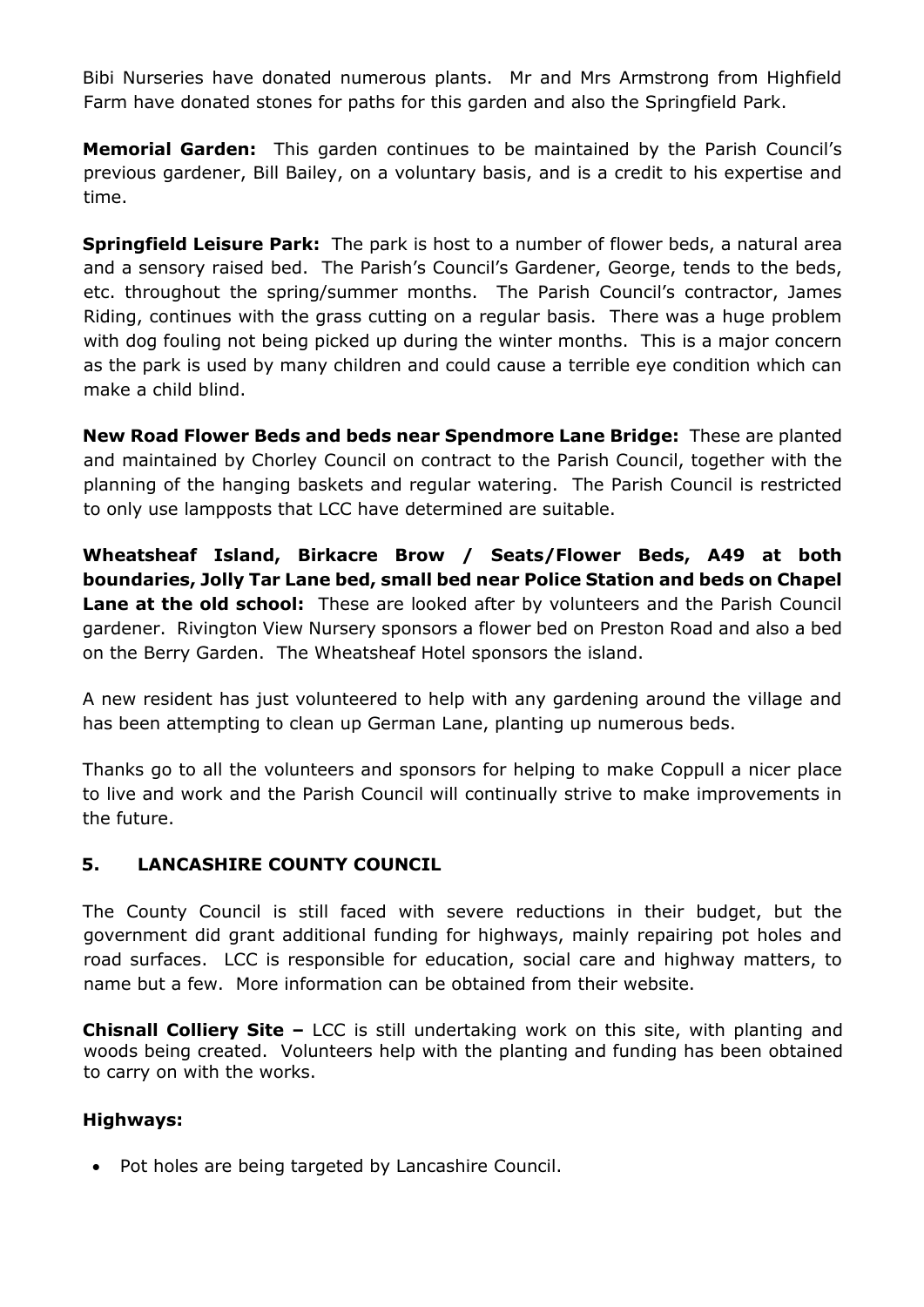- There are still numerous concerns in regard to the mini-roundabout at the Clancutt Lane junction with Spendmore Lane. LCC is aware of the problems.
- Parking illegally or just irresponsibly is still a concern throughout the village. The Parish Council passes on any concerns to the Police, who have the authority to deal with this problem.

**Library and Friends of Coppull Library:** The Parish Council donated £100 to the Library to initiate reading sessions with children who are struggling to read, which includes reading to dogs – Pets as Therapy. This encourages the children, as the dogs are of course non-judgemental. The money to be used towards bean bags for the children to sit on.

The Friends of Coppull Library planted two cherry trees on the grassed area at the front of the Library and the next project is a small piece of land at the back of the library, an external reading area with raised beds and a sensory garden.

**Public Rights of Way Scheme:** The Parish Council continues with this scheme, which pays £250 to the council, who then appoints a contractor to strim the ginnels three times per year.

# **6. NATURE RESERVES**

**Blainscough Nature Reserve:** This is looked after by Chorley Council on behalf of the Parish Council. A Community Orchard and Edible Hedge was planted up on the site, but unfortunately, many of the plants were stolen that same night, some of which were later found on the reserve and re-planted by volunteers. It is hoped that when the orchard is established it will provide fruit for local residents to enjoy.

**Hic-Bibi Nature Reserve:** This is also looked after by Chorley Council on behalf of the Parish Council and is kept in a very natural state, with wild ponies being kept on for part of the year to help control the vegetation. There are numerous sightings of deer in this area, together with foxes, hares, rabbits, plenty of bird life, fauna and flora.

**Yarrow Valley Park Nature Reserve**: Chorley Council has control over the park (only part of it is in Coppull) and is very successful in making improvements and winning awards. This park is used by many people from Coppull, but also from out of the area, and is extremely busy during the summer months. There is an award winning play area and a café which is going from strength to strength. The Friends of Yarrow Valley Park undertake many tasks and put on events for adults and children. The Park has an abundance of wildlife both on the lakes and the surrounding grounds and is very popular with photographers. An angling club and canoe club also use the lakes.

## **7. PLANNING**

Numerous sites had to be outlined for development as part of the Government's Call for Sites. The Parish Council will fight to keep the green belt around Coppull, but realise that some areas will have to be used for development to meet the Government's targets. All planning applications are looked at in depth by the Parish Council's representative and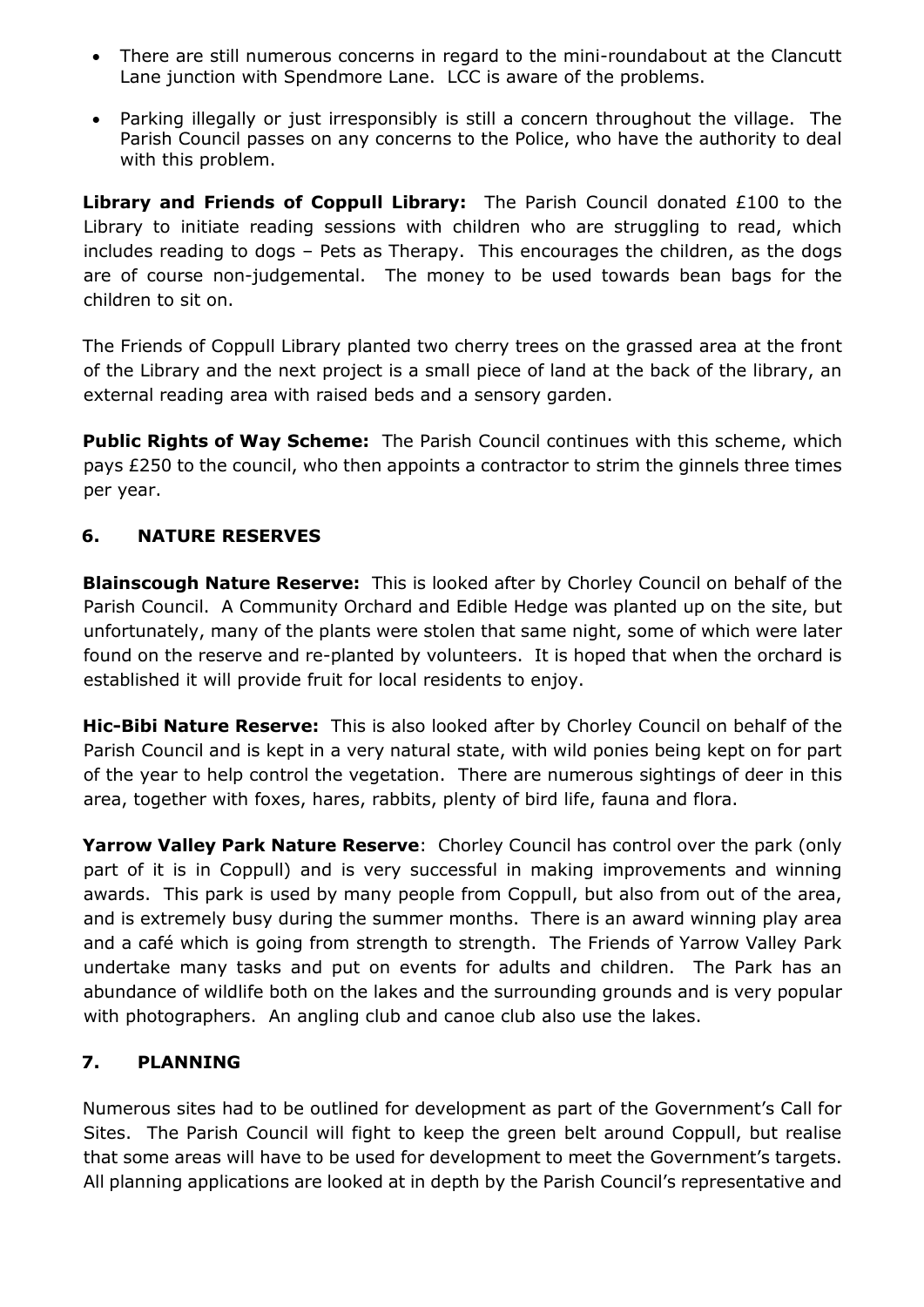are then discussed by the full Parish Council, with comments then made to Chorley Council who make the final decision on whether or not to approve the plans.

#### **8. PLAY AREAS**

**Byron Crescent Play Area**: Continues to be well used by local residents.

**Springfield Leisure Park:** The park is extremely well used by a varied age group.

**Tansley Avenue Play Area**: The old equipment is to be painted and the older safety surface has recently been renewed where it was sinking.

All the Parish Council owned play areas in the village are now of a good standard and will continue to be maintained in the future and hopefully built on with future funding.

#### **9. POLICE**

The Police Service has also had extreme budget cuts and the local PCSO is finding it increasingly difficult to attend Parish Council meetings. However, statistics are emailed through.

Anti-social behaviour and vandalism have been on the increase in Coppull for some time, mainly by one group of teenagers who are causing mayhem for residents, some of whom feel intimidated by them. The Parish Council to lobby for more of a police presence in the village.

## **10. SPRINGFIELD PARK LEISURE CENTRE**

The Springfield Centre continues its success and is managed by a number of Trustees, staff and volunteers. Activities available are Climbing Wall, Trampolining and Free Running, to name a few. Local groups can hire the meeting room at very reasonable cost and also hire out the hall. Coppull Bouncers hire the hall for use of their trampoline club. TAAG uses it one night per week and a local bowling club hires the hall for a day during the winter months. There is a hoist available for disabled users.

The Café is also doing very well and hosts children's parties with an activity at very reasonable rates, as well as providing drinks and snacks for children and parents throughout the week.

The Centre is open from 4 pm each weekday and on Saturday and Sunday mornings.

The Parish Council continues to work with the Leisure to keep the building maintained. As the building itself is owned by the Parish Council, it is therefore the responsibility of the council to keep it in good order. The Leisure Centre is independent of the Parish Council and is a registered charity.